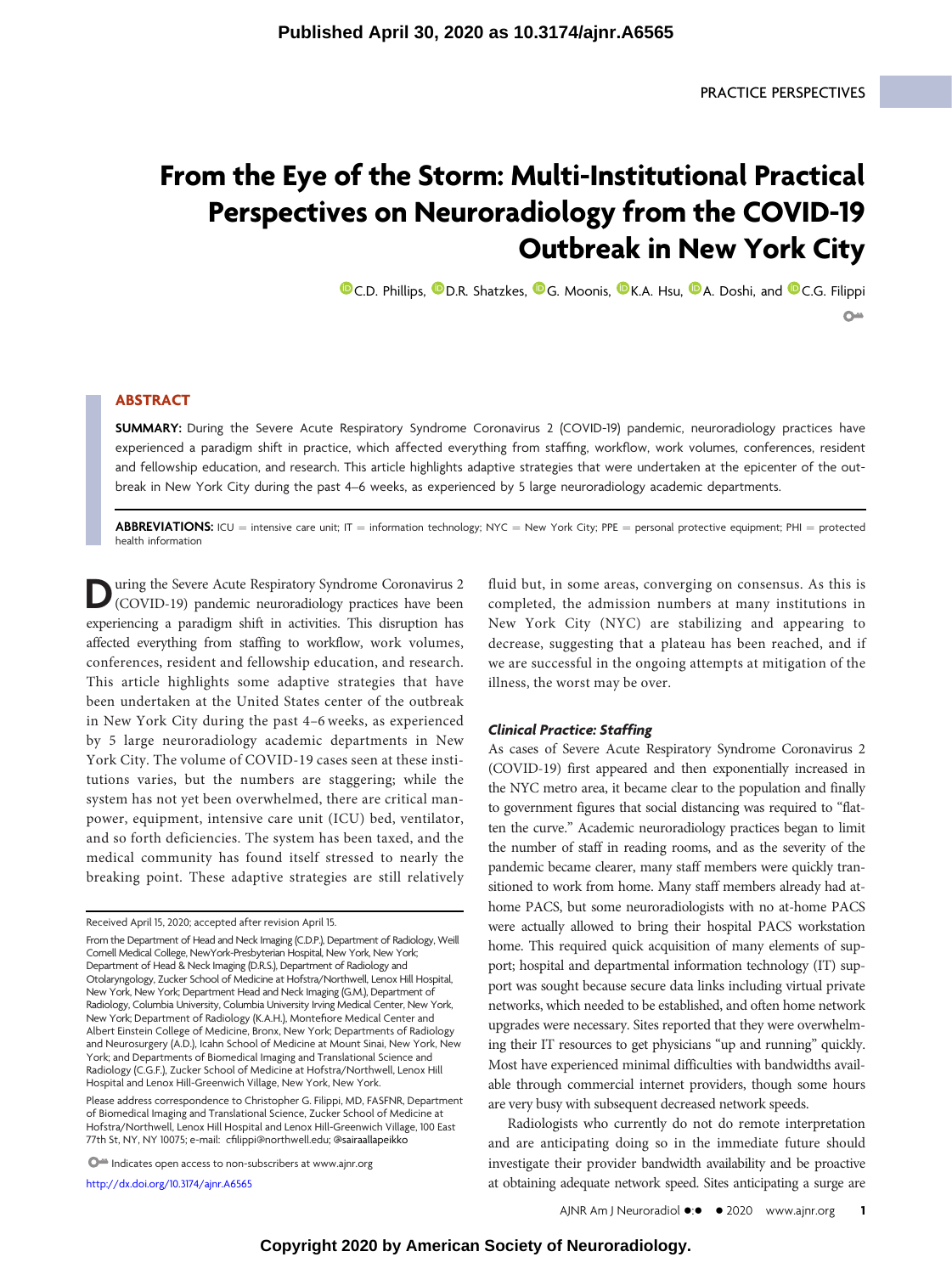advised to attend to off-site reading requirements (including increasingly scarce equipment such as monitors) as quickly as possible. Conversations with hospital/departmental IT staff are also best done early. The goal has been to keep radiologists healthy and functioning as providers and viable members of the patient-care team.

The number of radiologists required in the hospital setting is based on a number of considerations, including staffing for procedures, the presence for pharmaceutical/contrast administration, overseeing trainees still in-house, and the "visibility" of a radiologist in the hospital, a feature that is uniformly of value. Radiologists remain an essential element of the health care team, and maintaining a presence in the hospital at this time is critical; Working alongside our trainees, technologists, and other staff provides moral support and some functional advantages. The institutions represented here have widely varied approaches to staffing; some divided radiology staff into 2 groups working separately and distinctly (week on, week off), and others limited exposure of older and potentially more vulnerable physicians. All the institutions have tried to ensure that minimal staff were exposed and that necessary access is maintained. When clinical care conferences have continued, video conferencing has proved very reliable and an adequate replacement for in-person meetings. Secure video conferencing methods should be routinely available for this purpose.

Procedural volumes also declined; many biopsy and other outpatient procedures were determined to be nonurgent and of too great a risk for the patient to come to a facility. The necessity for inpatient lumbar punctures, angiography, and/or neurointerventional procedures remains, and either in-house coverage or on-call staff are available for urgent procedures.

Communication is of paramount concern. Our report is our final work product, the actionable result of the study, and must be immediately available and properly delivered. In-house services maintain a normal hospital reporting system, and obviously maintain the delivery of urgent examinations through direct communication with the involved clinical services, but a mirror system of communication must be maintained for off-site interpretation. Because of social distancing, clinical services staff may not access reading rooms with the same regularity as before; many sites have posted information outside reading rooms with all contact information for the radiology staff. Particularly difficult issues have resulted from "displaced" ICU beds and the accompanying staff, often moved to different locations, including previously unused floor space and, on occasion, field hospitals. New lines of communication have been established, but urgent communications from the radiology staff to these areas has proved problematic early on.

As radiology volumes declined and intensive care physician manpower became stressed, the issue of "redeployment" was raised. Within many systems, radiology trainees and staff were reassigned to clinical areas. The wisdom and utility of this as well as the potential broad-ranging ramifications of such reassignment are clearly beyond the realm of this brief report. These staff may be truly working above and beyond their expectations or training. House staff are more likely to be redeployed to clinical services, including ICUs, than faculty. At one institution, neuroradiologists have been part of a "Patient Liaison Team," connecting with patients' families for information and support. At other sites, neuroradiologists

have performed clerical work as part of clinical teams in ICUs or floors. Other redeployment activities have included participation in workplace health and safety, telemedicine, and elective examination rescheduling teams.

## Challenges

- 1) Determination of safe and appropriate in-house staffing requirements for residents, fellows, and attending physicians.
- 2) Management of consults.
- 3) Management of multidisciplinary tumor boards and clinical conferences.
- 4) Facilitation of off-site reading for radiologists who were not already equipped for this.
- 5) Management of hospital practice committee work/administrative responsibilities.
- 6) Active or impending "redeployment" of radiologists.

## Recommendations

- 1) Keep in-house coverage to an appropriate minimum.
	- a) Balance concerns regarding the importance of the visibility of radiologist with the need to maintain physician health and well-being.
	- b) Ensure that radiologists reading on-site have personal protective equipment (PPE) and maintain appropriate distancing.
- 2) Maintain prompt, appropriate communication, which is essential.
	- a) Easily accessible contact information for all radiology staff, in-house and off-site.
	- b) Complete lists of contact information for in-house resources for off-site staff.
- 3) Use Microsoft Teams, Zoom, and similar virtual or video conferencing platforms for continuation of multidisciplinary conferences.
- 4) Maximize IT support staffing and ensure that IT contact information is readily available.
- 5) Recognize that redeployment requests and mandates have been highly variable and system-dependent.

## Clinical Practice: Workflow

It quickly became apparent that it was unsafe to continue elective imaging, given the risk to patients, technologists, and staff. At 4 of the included academic institutions in the NYC area, the total volume of combined CT and MR neuroimaging cases for similar periods declined by an average of 65% (range, 51%–80.9%). More specifically, neurologic CT volume declined an average of 58.6% (range, 49.3%–72.6%). Neurologic MR imaging volume declined an average of 75% (range, 56.4%–88.6%). Stroke code CT-specific cases declined by 59.7% (range, 32.2%–73.8%) [\(Figs 1 and 2\)](#page-2-0). Coincident with the reduced elective imaging volumes, there was a need for prioritization of emergent reads to help move patients in and out of increasingly crowded emergency departments.

Elements in the workflow are worthy of individual consideration, allowing for the potential revisions by government regulators. Our reception staff, nurses, and technologists are particularly affected by patient care changes in the era of COVID-19. Redeployment of nursing personnel to clinical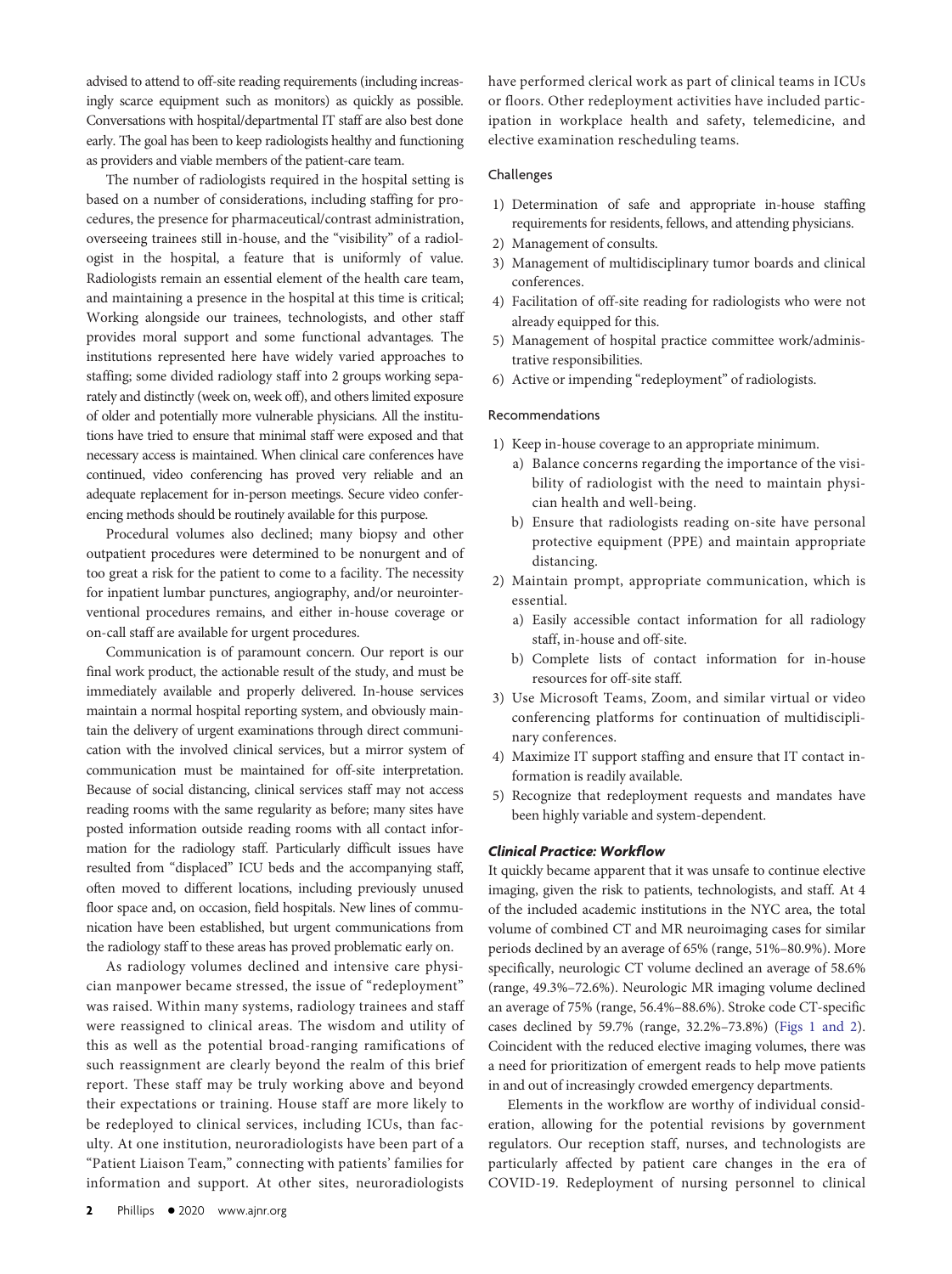

<span id="page-2-0"></span>

units has removed nursing staff from radiology. Furloughs and layoffs have occurred. These staff can also become infected and require quarantine or hospitalization. All our institutions were aggressive early in reviewing patient examination lists and identifying and rescheduling nonurgent examinations. The radiologists' review of these requests required much time, and rescheduling remains a work-in-progress. Protocols to manage scheduled and future examinations are being created or have already been instituted. Triage requires physician input; in many cases, additional communication with referrers is necessary to gauge the urgency if not evident from requisition and electronic medical record data. We have worked to maintain safe access to imaging for patients undergoing examinations to monitor and treat oncologic diagnoses.

There have been challenging issues in designating sites for patients with known COVID-19, and other sites for noninfected patients. While there may be some benefit to designating a site for only patients with known COVID-19, the incidence of asymptomatic and afebrile patients, who unknowingly are COVID-19 positive, is problematic at sites that intend to remain for noninfected patients. All staff will be properly equipped with PPE and will practice appropriate distancing. When patients arrive for scanning deemed urgent, sites have incorporated screening before patients can access imaging suites. Social distancing in waiting areas is reinforced. The discovery of a patient with potential COVID-19 on any scanner is a major issue; the patient must be isolated, staff may require quarantine, and the scanner must be cleaned by a defined protocol.

It has been observed that turnaround time data will definitely show a unique perturbation based on the COVID-19 pandemic. Declining volumes and staff reading in real-time are the cause. These have led to issues in workflow—some are positive, but others are not. A rapid turnaround time is good for patient care and particularly positive in the emergency department. However, the "urge" of attending staff to grab an examination from a worklist and read it (the "Hungry Hippos" analogy, [Fig 3\)](#page-3-0) has been evident. This clearly detracts from resident/fellow education. Allowing trainees to generate preliminary interpretations is a necessary part of training programs and should continue.

## Challenges

- 1) Triage of previously scheduled and new requests for outpatient imaging.
- 2) Reduction in available technologists and support staff because of illness and quarantine following exposure or redeployment.
- 3) Machine/room contamination by known or later-discovered patients with COVID-19.
- 4) Absolute decline in case volumes in neuroradiology.

## Recommendations

1) Continue to prioritize reading of emergency department studies; a low emer-

gency department turnaround time helps providers move patients from this risky setting.

- 2) Create a protocol to manage outpatient imaging.
	- a) Every patient kept out of an imaging facility and in their homes is a potential "save" during this pandemic.
	- b) Assemble a radiologist team to triage elective outpatient studies.
- 3) Move all outpatient imaging out of hospitals and into imaging centers; reduce the number of operating imaging centers to reduce staffing requirements.
	- a) Keep technologists/other staff to a minimum and enforce appropriate quarantine practices.
	- b) Maintain appropriate PPE and precautions for all staff and patients.
	- c) Define protocol for machine/room cleaning after contamination by patients with COVID-19.
- 4) In hospital and outpatient centers, when possible, designate scanners or sites for patients under investigation.
- 5) Assign a smaller number of primary/backup readers and instruct others to do nonclinical (research, teaching, administrative) work.

## Resident and Fellow Education

Because minimizing radiologists physically at the hospital was necessary, multiple challenges ensued regarding continuing resident and fellow education. An initial move to remove as many residents as possible from the hospital setting was followed by a "redeployment" of physicians, with residents and fellows reassigned to clinical service. This redeployment resulted in confusion and anxiety among house staff and interfered with their availability to participate in educational radiology activities. Additionally, postponement of American Board of Radiology examinations has changed the learning paradigm for senior residents.

Much of radiology learning has been "shoulder-to-shoulder" case review with an attending physician, as well as didactic teaching,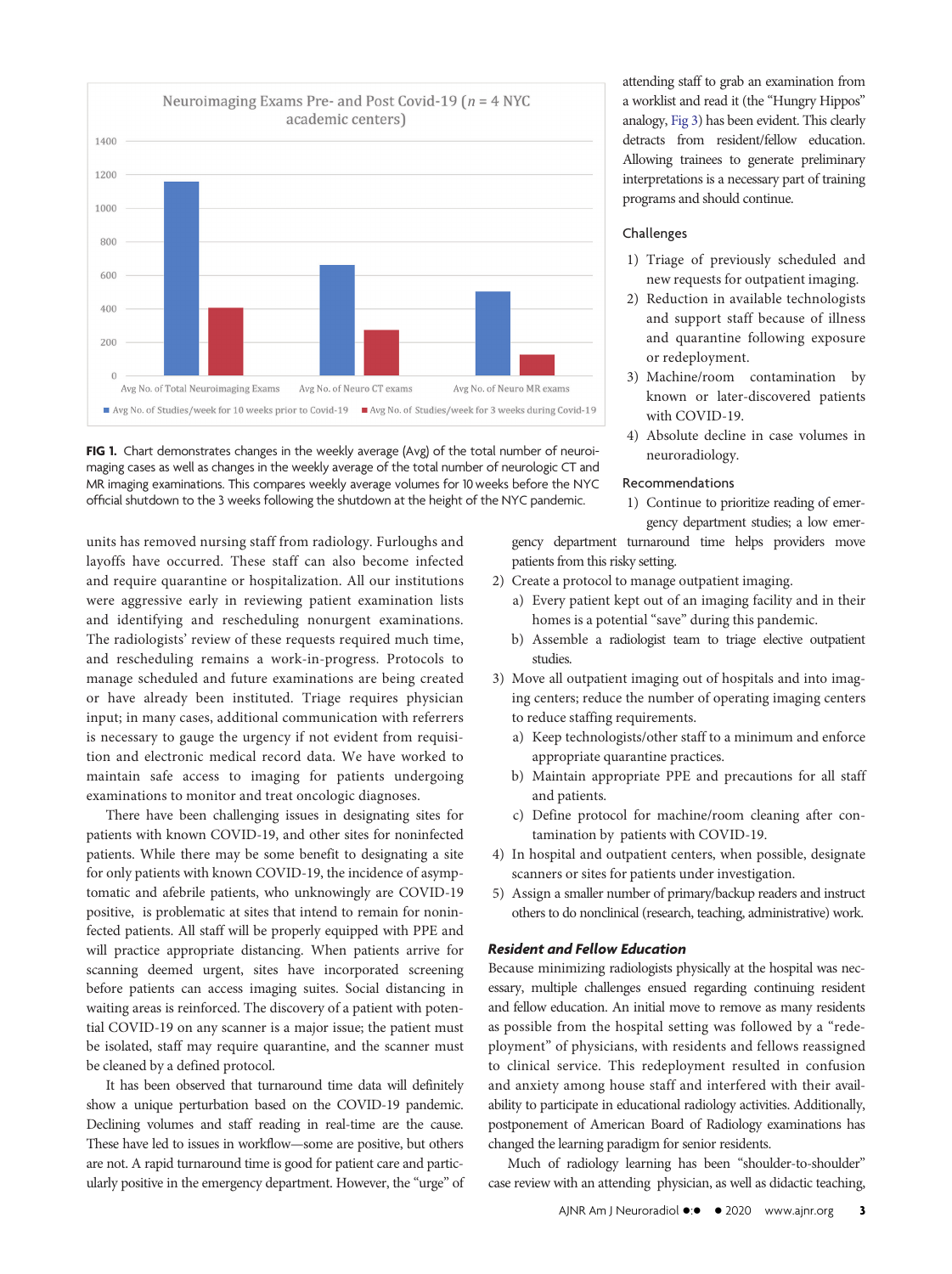

FIG 2. Chart demonstrates changes in weekly average (Avg) of the total number of designated "stroke code" cases. This compares weekly average volumes for 10 weeks before the NYC official shutdown to the 3 weeks following the shutdown at the height of the NYC pandemic.



FIG 3. This analogy and tweeted image are borrowed with the courtesy of Daniel Ortiz, MD, Summit Radiology Services, Cartersville, Georgia. ED indicates emergency department.

<span id="page-3-0"></span>case review, and unknown case presentations. This form of education has been largely halted. Trainee numbers in the reading rooms have diminished, and social distancing has interfered with traditional training methods. The dispersal of staff and residents necessitates video conferencing.

Staff have quickly become familiar with video conferencing for teaching. While not a perfect system, it does at least allow widely spread trainees to be involved and the educational mission of the system to continue. Trainees have also requested a more permanent archive of the material; providing a PDF or other augmented text file of lectures allows the material to be durable and residents who may be redeployed to have access to the material. Some sites have also recorded lectures. On-line teaching materials are also available.

The decrease in volume may impact resident training. As previously mentioned, staff taking cases from clinical worklists that were previously preliminarily reviewed by a trainee is an issue. Encouraging staff to allow the normal workflow in clinical areas seems an unusual problem, but clearly staff feel pressure to be active and turn examinations around quickly. Trainees benefit from case review and formulating an opinion; this system should be maintained if possible.

## Challenges

- 1) Continuing resident/fellow conferences via online or video conferencing.
- 2) Providing enhanced opportunities for on-line education.
- 3) Mitigating the impact of reduced case volume on resident and fellow education.
- 4) Mitigating the impact of redeployment on resident/fellow education and well-being.

# Recommendations

- 1) Move resident and fellow teaching conferences to on-line video conference formats (Zoom, Skype, and so forth).
- 2) Revise existing syllabi for continued on-line learning to maintain levels of medical student/resident/fellow training.
- 3) Encourage attendings to allow residents/fellows to provide standard preliminary interpretations, while facilitating turnaround times.
- 4) Be consistent in communication between training program directors and trainees, which is essential to ensure ongoing learning and reduce stress.

## Research

In a dystopian fashion, COVID-19 has presented a research opportunity for imaging physicians and a huge roadblock to ongoing or planned research. Institutional review boards have typically been receptive to COVID-19 research (active clinical outcomes practices that combine "learning" as well as "doing" treatments), advocated data collection for subsequent retrospective analyses, and are remaining active during this time to allow researchers the opportunity to begin studies. On the other hand, institutional review boards have prohibited other unrelated ongoing research protocols that involve healthy controls in the hospital/clinic setting from continuing. Clinical trials that involve administration of drugs on a defined schedule, particularly in oncologic care, have largely continued.

Many institutions have moratoriums on sharing electronic medical records with other institutions. This policy clearly stems from the past inadvertent release of PHI and existing legislation to protect confidential patient data, but the restriction can also have deleterious effects. For example, if all NYC academic centers wanted to share the electronic medical records of patients with COVID-19 for the development of artificial intelligence (AI) algorithm tools for triage or outcomes research, this collaboration would be highly restricted at present.

Some centers have instituted special review institutional review board panels to handle any COVID-19–related research in an effort to centralize the process and avoid repetition (and potentially link up like-minded projects), to prevent overwhelming institutional review boards. At least 2 institutions are using an expedited process for any clinical or translational research related to COVID-19, particularly drug trials. Some institutions have also used a blanket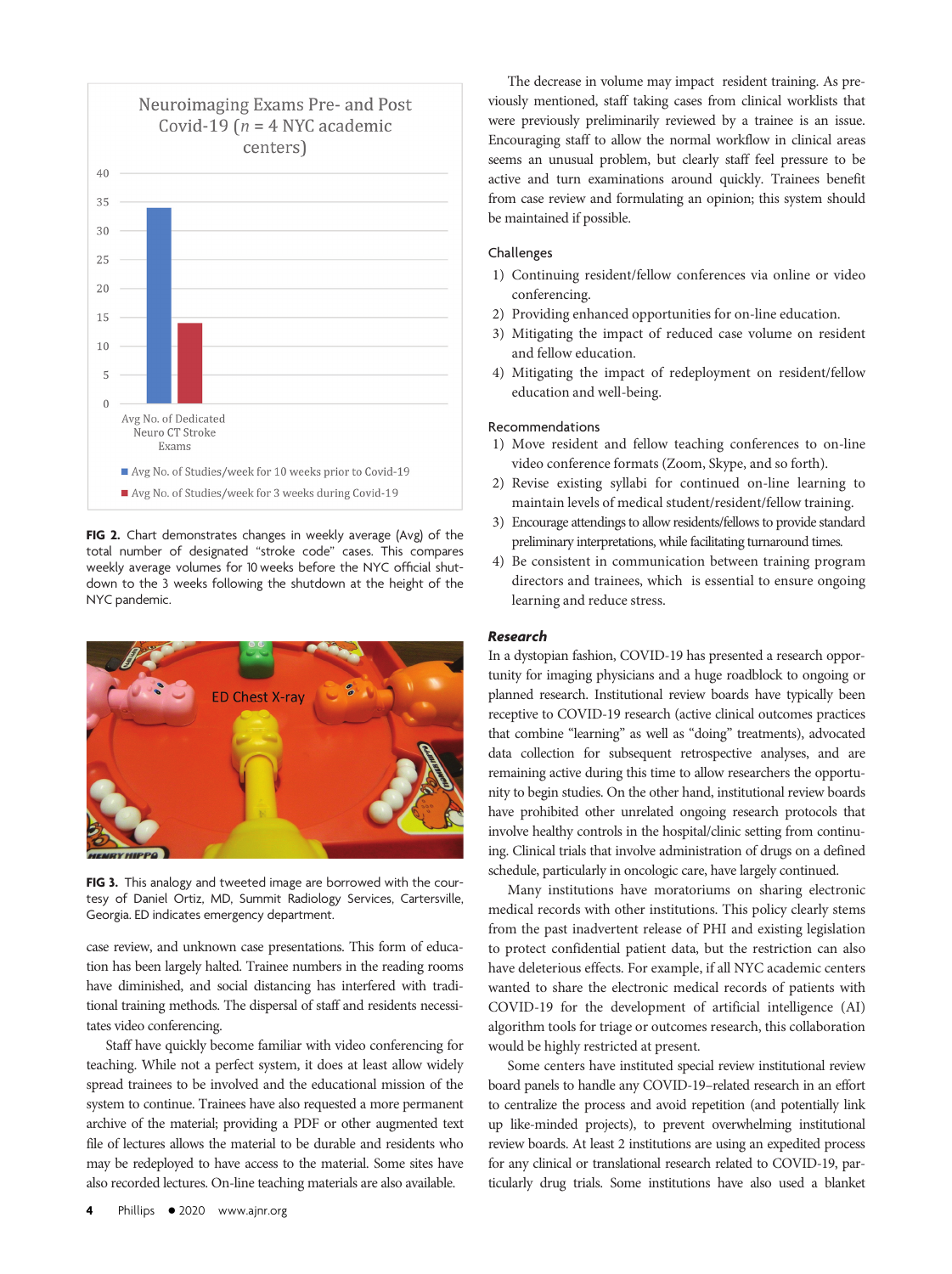institutional review board for data collection on all patients with COVID-19 performed across their network to ease collaboration and reduce the workload on institutional review boards.

It is impossible to over emphasize the value of ongoing communications among providers, researchers, associated staff, and patients and research subjects during this time. A clear discussion among those involved with ongoing research during a potential hiatus is a necessity. Departments are also in a position to leverage downtime from clinical activities to the benefit of research; additional academic and/or nonclinical time that can be used to complete research, apply for grants, and so forth is of immense value to academic physicians.

## Challenges

- 1) Handling enormous volumes of data that are being generated on patients with COVID-19.
- 2) Avoiding potential exposures of research subjects.
- 3) Maintaining viability of ongoing research work.

#### Recommendations

- 1) Departments and organizations must collect a wide range of data on patients with COVID-19 in a systematic data-mineable fashion.
- 2) Ongoing clinical trials using imaging should ideally be segregated from interaction with potentially infected outpatients or hospitalized patients.
- 3) Organize/communicate with other institutions with experience with the disease to pool findings.
- 4) Communicate with patients in active studies to keep them enrolled.
- 5) Avoid loss of data in longitudinal studies as practicable.
- 6) Use downtime to complete ongoing projects to the extent possible and increase academic productivity.

## Conferences and Meetings

As expected, during the pandemic, many planned meetings have been cancelled, postponed, or are being held in a "virtual" format. Most health care networks have restricted travel related to business. Several institutions ruled that physicians with scheduled time away for meetings that were canceled were unable to reschedule the time as work time and were bound to take the time off though travel was prohibited; this ruling was to avoid the expected backlog of travel and conference time when meetings are again scheduled and may overlap with the expected volume rebound of imaging studies that have been postponed. There is discussion of continued restrictions on vacation and meeting time allowances at some institutions after the "curve is flattened," again because of the expected rebound. These restrictions may impact attendance at future meetings. If restrictions to travel remain in place, neither speakers nor participants may be able to attend. It is not possible for large meetings to nimbly change venues in response to a rapidly changing pandemic, and there is no guarantee that air travel will resume with normal schedules.

The disruption of academic meetings is a small part of this problem, but one that may have real economic repercussions. Attendance at and involvement in large medical meetings are an important element in academic advancement and promotion and

tenure. The potential economic benefit to cities hosting meetings is also considerable. A large number of medical meetings (American Roentgen Ray Society, American Society of Neuroradiology, European Society of Head and Neck Radiology, among others) have either canceled their planned physical meetings, are attempting virtual meetings, or are postponing their meetings until later and hopefully achievable dates.

The virtual meeting plan has had numerous advocates, but issues remain with nondedicated time to attend a virtual meeting while still working on a clinical service. Data security and privacy are concerns with virtual meetings. The infamous "Zoom bomb" has been widely reported in the press and can be disruptive as well as a security concern. Prerecorded lectures as well as conferencing platforms are means of carrying out the educational mission of a meeting, and discussions can be via on-line platforms. Interruptions obviously occur and can be catastrophic, depending on where in the chain they occur, but are fortunately relatively uncommon. Some organizations have relied on podcasts and other digital formats to perform their academic missions, some with relative success. Canceled meetings are an anathema to organizations that benefit from the interactions and activities of these meetings, to say nothing of the potential loss of revenue. Postponing a meeting can lead to a less-than-optimal rescheduling, overlap with other meetings also being rescheduled, and pose the additional risk of a second or third wave of COVID-19.

### Challenges

- 1) Planning in advance to attend meetings in late summer or fall that are in jeopardy of cancellation.
- 2) Scheduling future time away, which will be difficult with multiple other staff similarly looking at future meeting times, work volume rebounds, manpower requirements, and so forth.
- 3) Planning future meetings given the new COVID-19 reality.
- 4) Maintaining security with virtual meeting content.

#### Recommendations

- 1) Be proactive and plan a virtual meeting backup in anticipation of disruptions from local disease outbreaks, economic impact, and work-related restrictions on employee movement.
- 2) Condense meetings to a 1-day virtual workshop/on-line forum with restricted participation or make meeting lectures available on-line.
- 3) Provide security for virtual meeting content.

## Physician Well-Being

There is omnipresent stress in an environment where an unseen pathogen is seemingly "stalking" you. Radiologists are often tagged as "loners" but, in fact, practice in constant communication with others: staff, technologists, nurses, and trainees. Staff who have typically been close to one another, surrounded by other staff and trainees, interacting with these individuals as a part of their practice, now find themselves sheltered in place at home, reading remotely. There are no lunch breaks, no shared time for coffee, and minimal interactions with anyone. Limited hospital manpower reserves also added another stress to radiologists: the uncertainty of being "redeployed" or reassigned to an